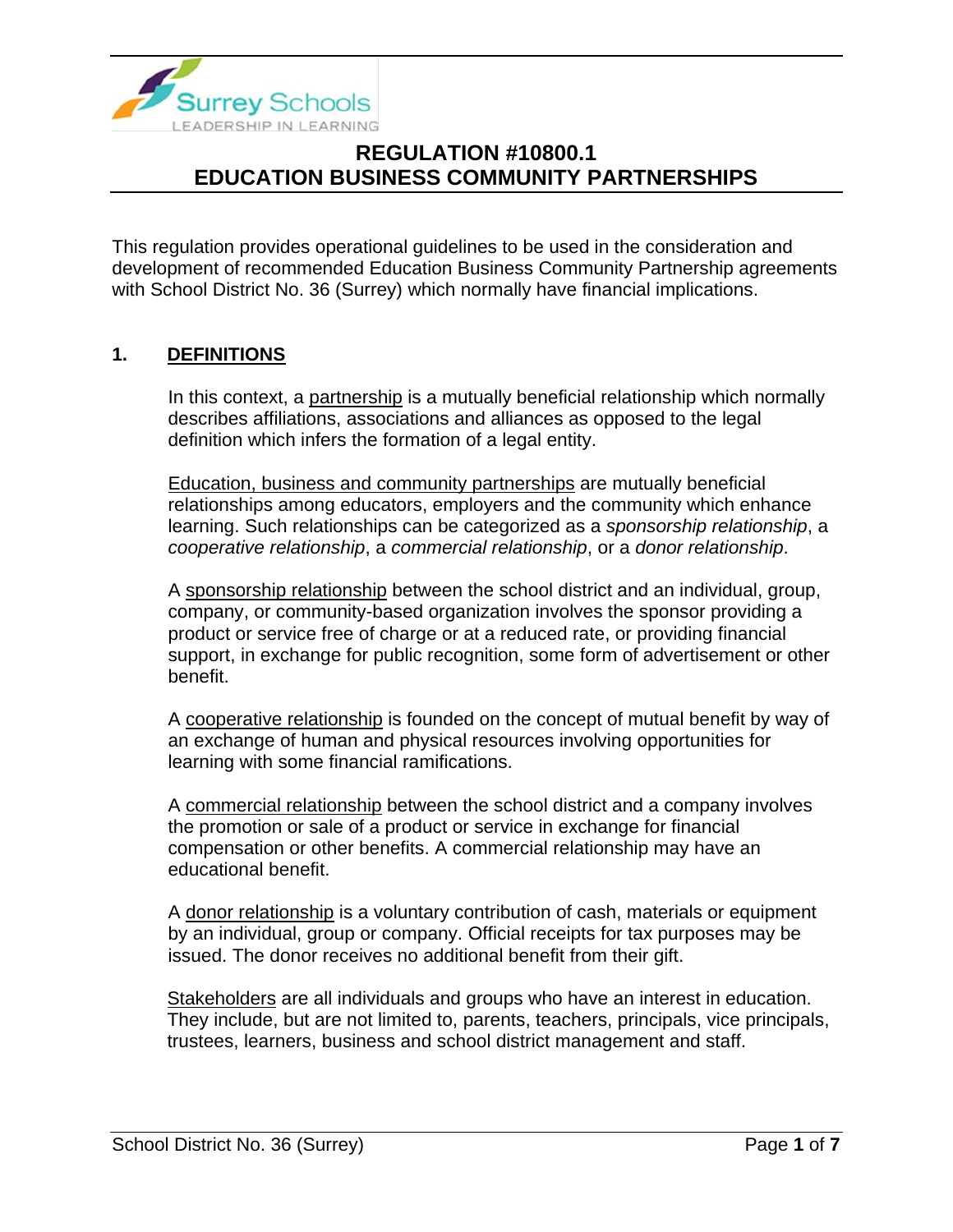

## **2. GUIDING PRINCIPLES FOR EFFECTIVE PARTNERSHIPS**

All partnership proposals will be considered using the following criteria as ethical guidelines.

### 2.1. Inception and Development

- a) Develop partnerships that enhance the quality and relevance of education for learners.
- b) Develop proposals whose primary purpose is to meet learners' needs and which minimize commercial impact on students.
- c) Develop proposals that are consistent with the ethics and core values of all partners.
- d) Based on the advice and direction of Education Business Community Partnership Advisory Committee (EBCPAC) regarding business practices, standards and procedures when pursuing partnerships.
- e) Benefit all partners mutually.
- f) Treat fairly and equitably all those served by the partnership.
- g) Set clear objectives and expectations that support the partners' goals.
- h) Allocate resources to complement and not replace public funding for education.
- i) Ensure consistency with employee group collective agreements.
- 2.2. Operation
	- a) Identify resource needs to ensure that resources are adequate to complete activities successfully.
	- b) Express expected behaviors and outcomes to all participants.
	- c) Recruit champions or advocates in the partner organizations.
	- d) Define roles and responsibilities for all the parties.
	- e) Identify, study and where appropriate, replicate successful practices as the basis for improvement.
	- f) Recognize and respect each partner's expertise.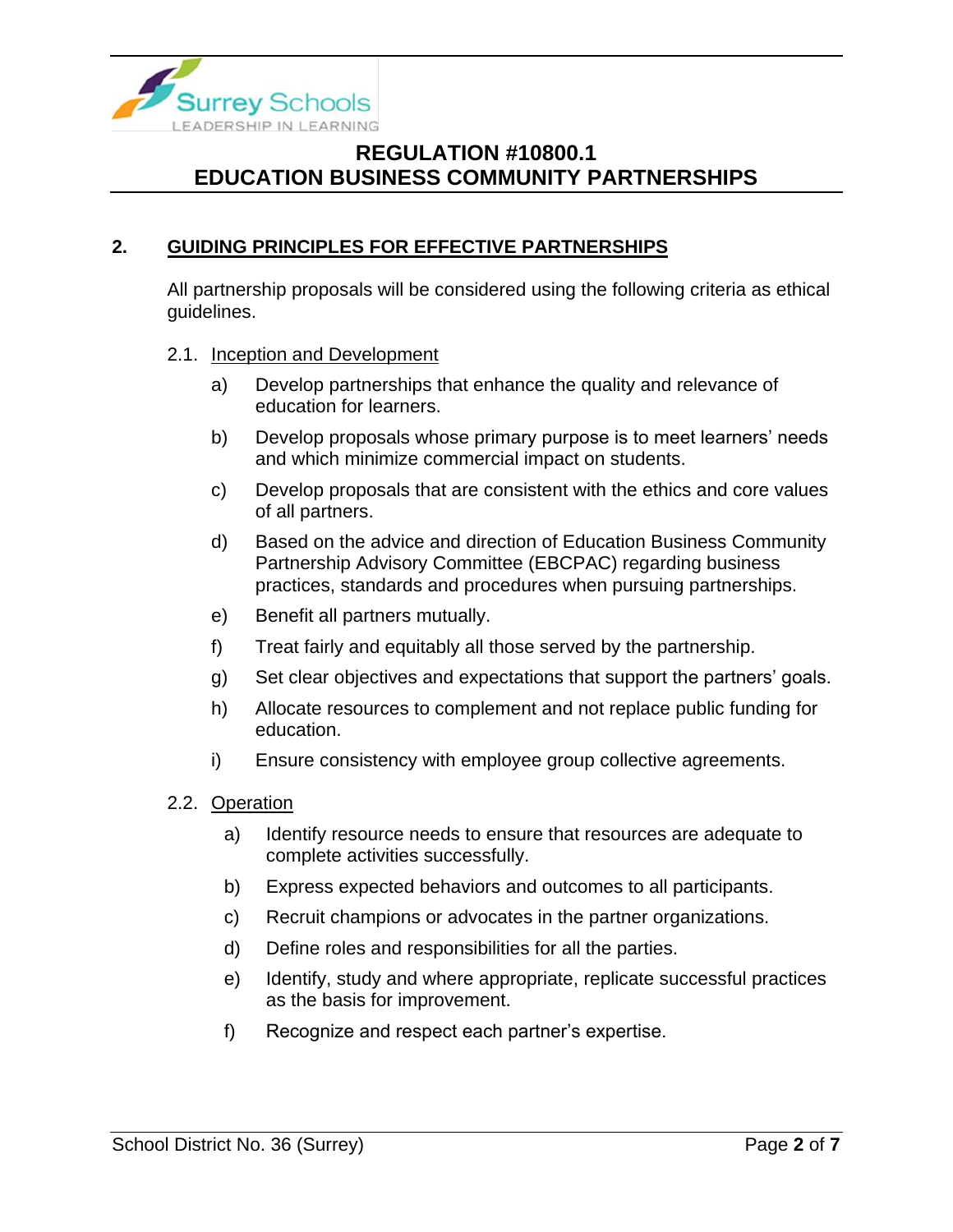

### 2.3. Evaluation

- a) Measure and evaluate performance to make informed decisions that ensure continuous improvement.
- b) Prepare regular evaluations and share with partners and stakeholders.

#### 2.4. Communication

- a) Define communication needs and have a communication component at each stage of partnership activity.
- b) Build in personal recognition and feedback for participants.
- c) Recognize and celebrate the partnership's successes.

### **3. PROCEDURES**

The responsibility for identifying partnership opportunities rests with all stakeholders.

The Manager, Business Development is responsible for coordinating the identification and development of partnership opportunities.

The Education Business Community Partnership Advisory Committee (EBCPAC) will advise on partnership development and recognition practices and will review the work and grants generated by Business Development Department. The Committee will be comprised of representatives from all stakeholder groups.

If a proposal is deemed to be of a sensitive nature by the Manager, Business Development, the proposal will be referred to the assistant secretary-treasurer and then to executive committee and then to the board if required.

Schools will be required to submit any partnership proposal which has a financial component that exceeds a \$5,000 value, or that impacts more than one school to the Manager, Business Development for approval.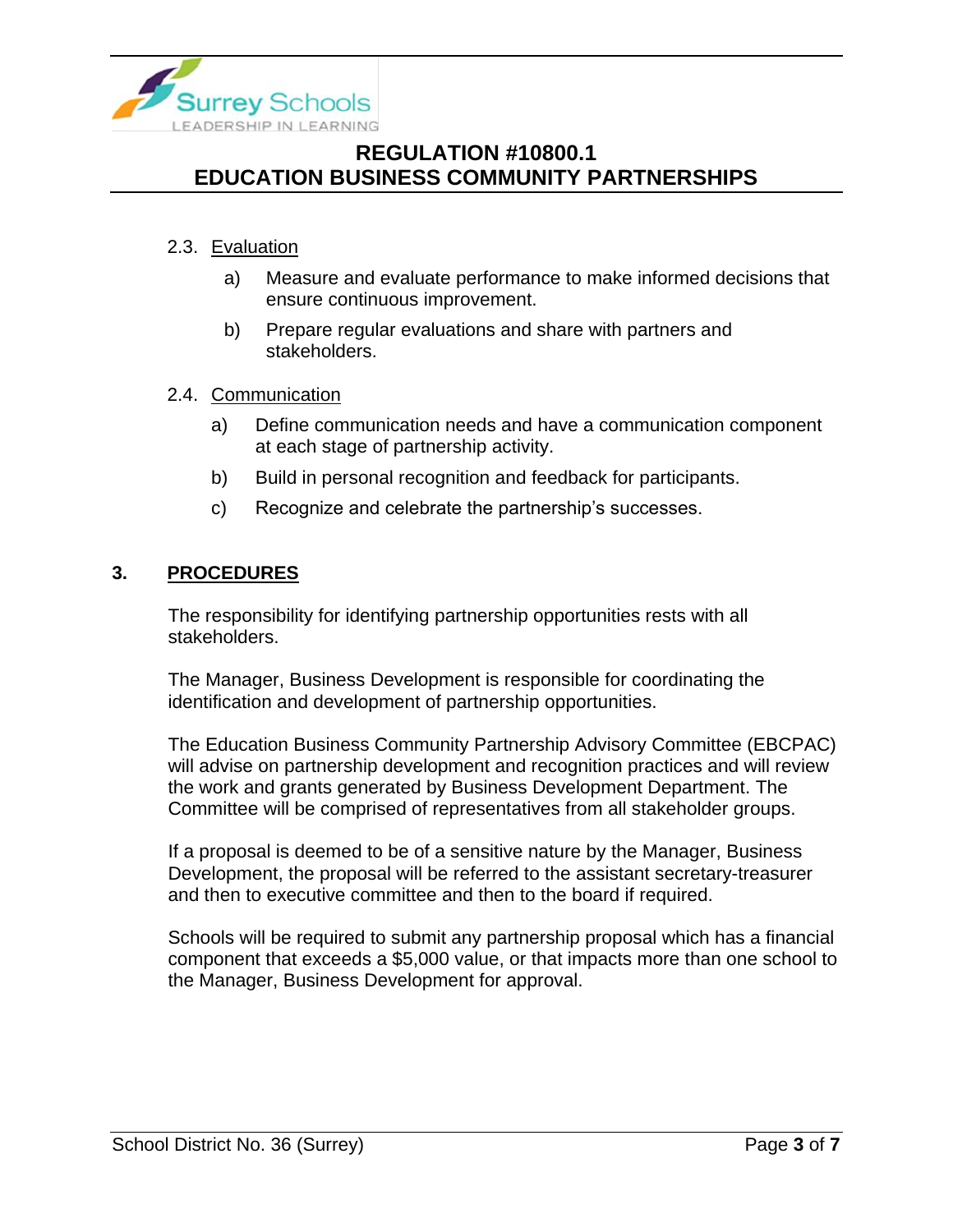

### **4. EDUCATION BUSINESS COMMUNITY PARNERSHIP ADVISORY COMMITTEE (EBCPAC)**

### 4.1. Committee Structure

The Education Business Community Partnership Advisory Committee shall be comprised of representatives from each of the following:

Trustees (two) Senior Management Representative (Chair) Manager, Business Development Surrey Principals' & Vice Principals' Association Surrey Teachers' Association Canadian Union of Public Employees District Parents' Advisory Council Secondary School Students (two) Surrey Board of Trade White Rock/South Surrey Chamber of Commerce

Attendance at committee meetings will be at no cost to the school district.

### 4.2. Functions of the Committee

Vote on the allocation of Business Development discretionary funds.

Advise on new issues that arise regarding partnership development or recognition.

Assist in identifying new partnership opportunities.

4.3. Meetings

Meetings will be called by the chair. A record of meetings will be kept by staff. All meetings will be considered closed, except on the invitation of the chair to the interested partner or to resource person(s) to assist the committee with its deliberations.

### 4.4. Quorum

A quorum for a meeting will be fifty percent (50%) of members and must include one Trustee*.*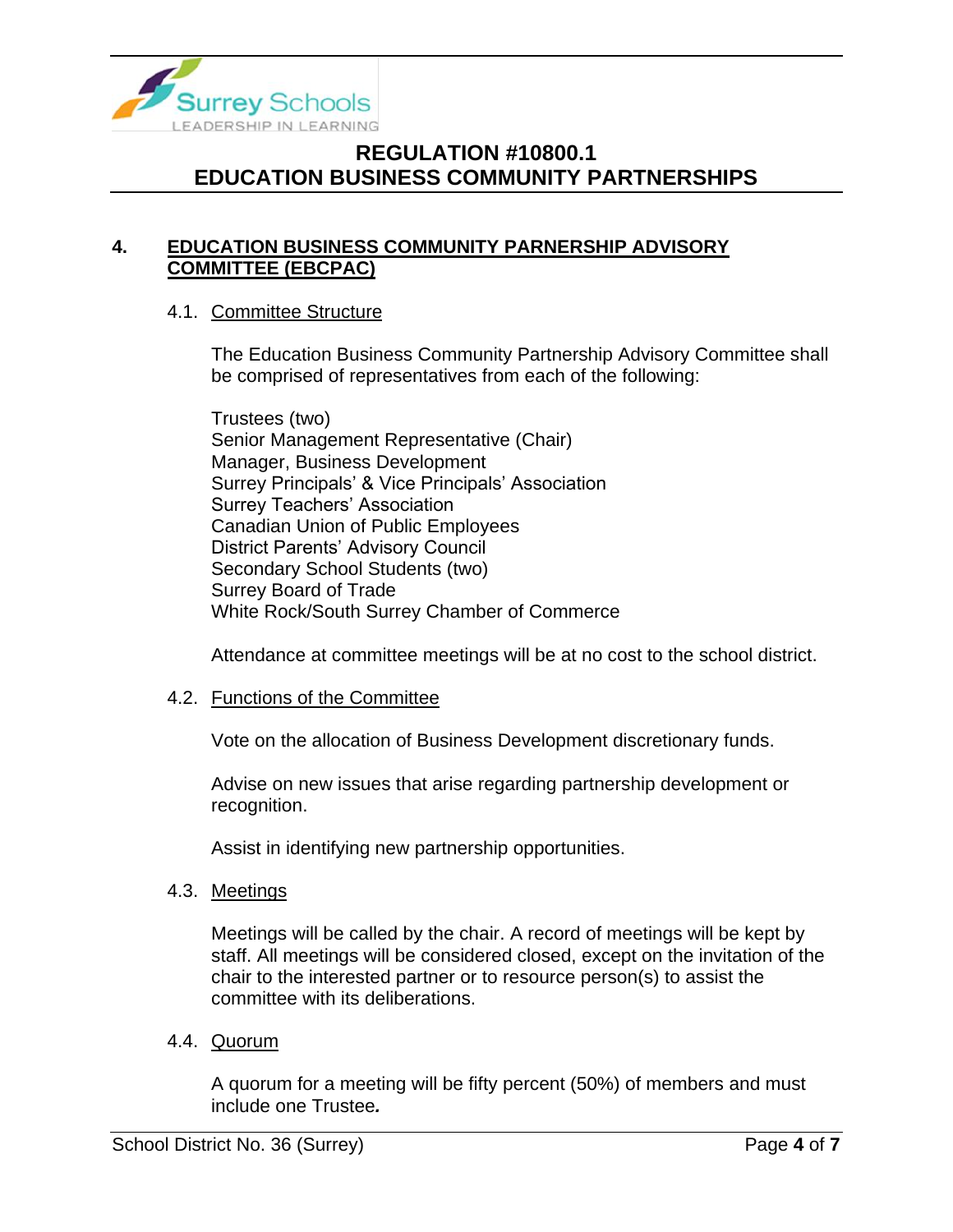

### 4.5. Consensus Development

The EBCPAC will work on the consensus model to develop recommendations and action plans.

Failing full consensus, a simple majority of opinions will be utilized.

### **5. PARTNERSHIP BENEFITS**

The nature of the partnership agreement may dictate how financial proceeds or benefits are distributed. In some instances, a sponsorship agreement may target a specific school or activity.

Where schools or departments take initiative to raise funds via Education Business Community Partnerships, they will not be expected to subsidize those schools or departments that do not undertake such activities by sharing their financial proceeds or benefits except as noted below.

In the case of discretionary financial proceeds or benefits raised through the efforts of the Business Development Department, EBCPAC will vote to determine their allocation. Where possible, financial proceeds or benefits will be equitably allocated to all schools in the district unless one school, or group of schools, has special reasons, acceptable to the EBCPAC, to vary the allocation.

### **6. FINANCIAL PROCEEDS DISTRIBUTION**

Financial Proceeds from revenue generation projects will be distributed using the following guidelines. However, there may be special projects and/or sponsor and partner stipulations that necessitate separate and different plans for revenue distribution.

### 6.1. Primarily Site Based Projects

Revenue Generation Projects that take place at a school site or through school communication networks, and in which there is district involvement in developing and/or operating the initiative, and that generate revenue from promotion or sales to the students, parents and staff of that school or that require ongoing fundraising activity by representatives of the school (e.g: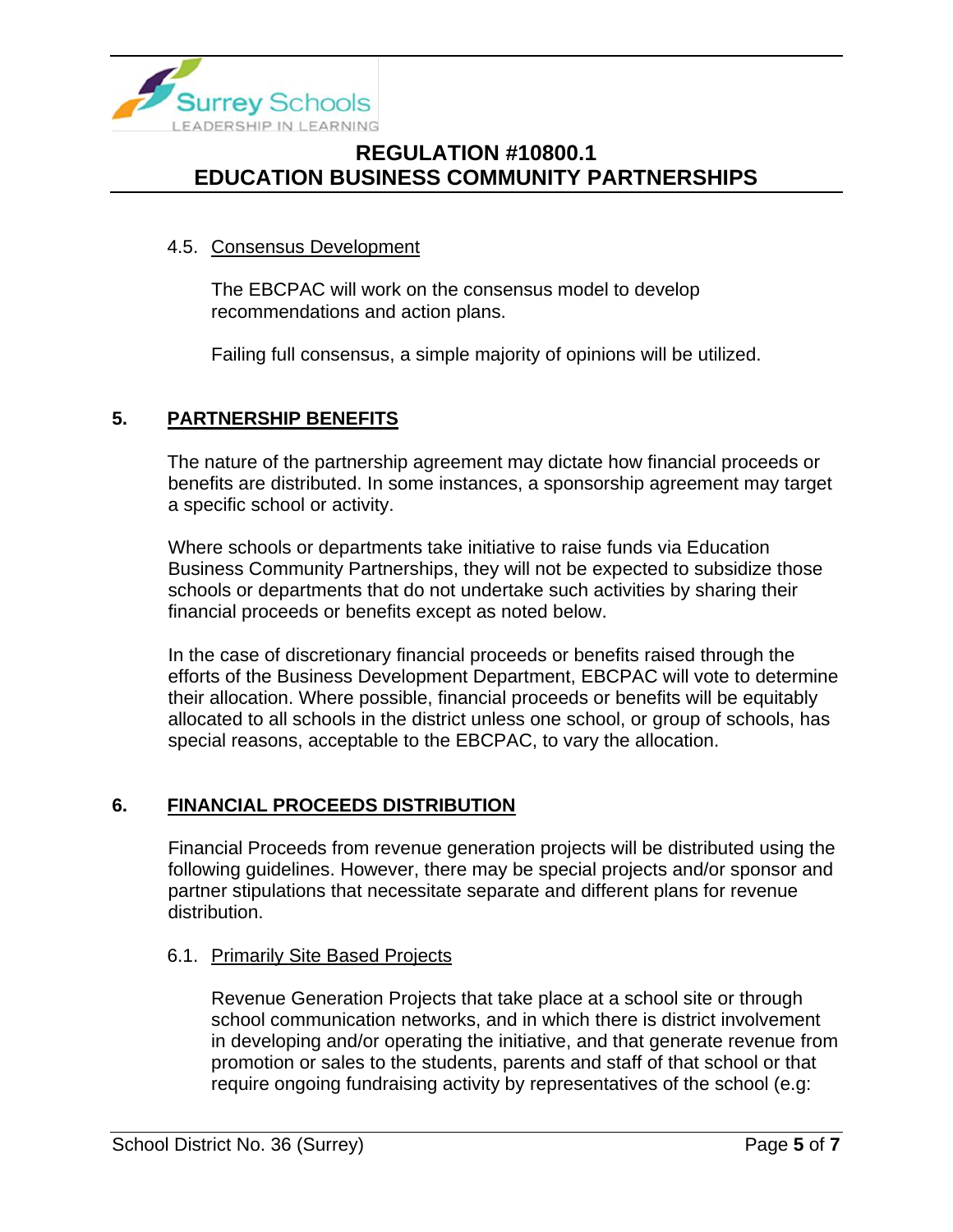

revenue generation through the purchase of products by students, parents or staff at a school site):

90% of net revenue will be given directly to the schools involved in the project. When there is more than one participating school in the project, net revenues will be assigned in direct proportion to their participation in the project.

10% of net revenue will go into the pool of funds which EBCPAC advises on to deal with emergent funding requests that are not funded by the Ministry of Education or other sources.

### 6.2. Mostly Site Based Projects

Revenue Generation Projects that take place at a school site and that impact on the visual appearance of the school's property or affect day to day operations, but that do not promote or sell items to the school's students, parents and staff and that do not require ongoing fundraising activity by the school or its representatives (e.g: sign placement on the outward facing wall of school fences):

80% of net revenue to the schools involved in the project. Where there is more than one participating school in the project, net revenues will be assigned in direct proportion to their participation in the project.

20% of net revenue will go into the pool of funds which EBCPAC advises on to deal with emergent funding requests that are not funded by the Ministry of Education or other sources.

### 6.3. Partially Site Based Projects

Revenue Generation Projects that take place at a school site but that do not impact on the visual appearance of the school's property, that do not affect day to day operations, that do not promote or sell items to the school's students, parents and staff and that do not require ongoing fundraising activity by the school or its representatives (e.g: placement of radio towers on school buildings):

20% of net revenue to the schools involved in the project. When there is more than one participating school in the project, net revenues will be assigned in direct proportion to their participation in the project.